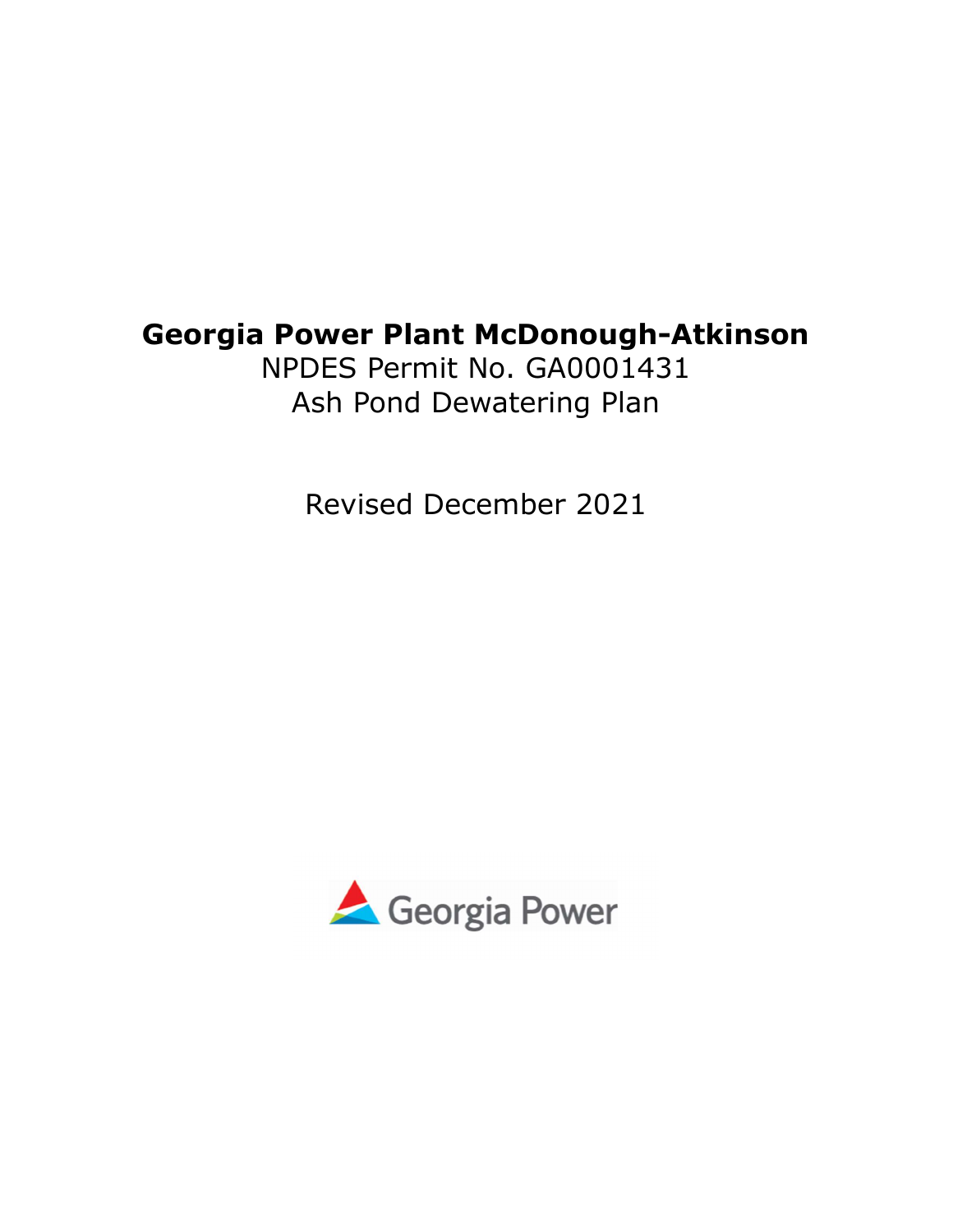## Purpose

This updated Ash Pond Dewatering Plan (Plan) describes the additional procedures, safeguards and enhanced wastewater treatment measures that Georgia Power Company (GPC) is implementing to ensure the facility's NPDES permit effluent limitations continue to be met, and the receiving waterbody continues to be protected during the ash pond dewatering process. This Plan provides an overview of the wastewater treatment system, describes the key processes, details the major process control measurements being performed, and explains the effluent monitoring to be completed during dewatering.

As explained below, in addition to the requirements implemented during the dewatering process, GPC will continue to meet the effluent limitations of the plant's NPDES permit and comply with all requirements of the NPDES permit.

## Wastewater Treatment System

The wastewater treatment system for dewatering the ash pond is a physical-chemical treatment plant (Treatment System) that consists of enhanced clarification, flocculation, equalization, and finally, filtration. Solids are periodically returned to Ash Pond 3 or 4. Solids can also be sent to a permitted landfill. The Treatment System is capable of treating up to 750 gallons per minute. Figures 1 and 3 provide the location and layout of the Treatment System.

## Location

The Treatment System is located adjacent to and within the drainage area of the plant's ash pond system. Location of the Treatment System in this area assures that, in the unlikely event of an overflow, any water from the Treatment System remains within the NPDES wastewater drainage area of the plant's ash pond system and will not be discharged except in compliance with this Plan and the NPDES permit.

The Treatment System operates on an as-needed basis up to 24 hours per day. In accordance with the NPDES permit, GPC will provide EPD with advanced notice of any treatment system modifications. Drawdown levels along the ash pond dikes will occur at a rate of no greater than one foot per week or a rate to ensure structural integrity of the impoundment as determined by the Dam Safety Engineer.

## Influent

As shown by Figure 2, wastewater is pumped to the Treatment System from the ash pond. The intake for the influent pump is operated to minimize solids inflow to the Treatment System. Ash Pond 4 water levels are maintained by storm water from the ash pond system and a series of ash pond dewatering wells. As the water level in the ash pond drops, treatment operations may cease until the volume of water in the pond is adequate for operations, or other measures may be implemented to provide sufficient water volume for pumping to the Treatment System. Water levels in the ash pond fluctuate based upon storm water inflows, upstream ash pond management, and dewatering activities. As overall water volumes in the ash pond decrease, operation of the Treatment System may be intermittent and on an "as needed" basis, although continuous operation may be utilized in response to wet weather conditions.

## Chemical Treatment

The chemical feed system is composed of four chemical feed pumps. Three pumps feed the clarifier and one pump feeds the Modutank. Each pump is housed in a chemical storage unit with the chemical feed container. The pumps control the volume and rate of each chemical supplied to the Treatment System. Each pump is mounted on a skid with the controls, calibration cylinder, and the peristaltic motor. Each of the skids has leak containment and is fed from the chemical container located in its respective chemical storage unit.

Each chemical added to the Treatment System serves a specific function in the treatment process. The first chemical addition to the Treatment System is a ferric chloride solution (ferric chloride and hydrochloric acid). The ferric chloride solution serves to begin the coagulation process to remove suspended and dissolved particles in the wastewater, initiating the flocculation process. The second chemical addition to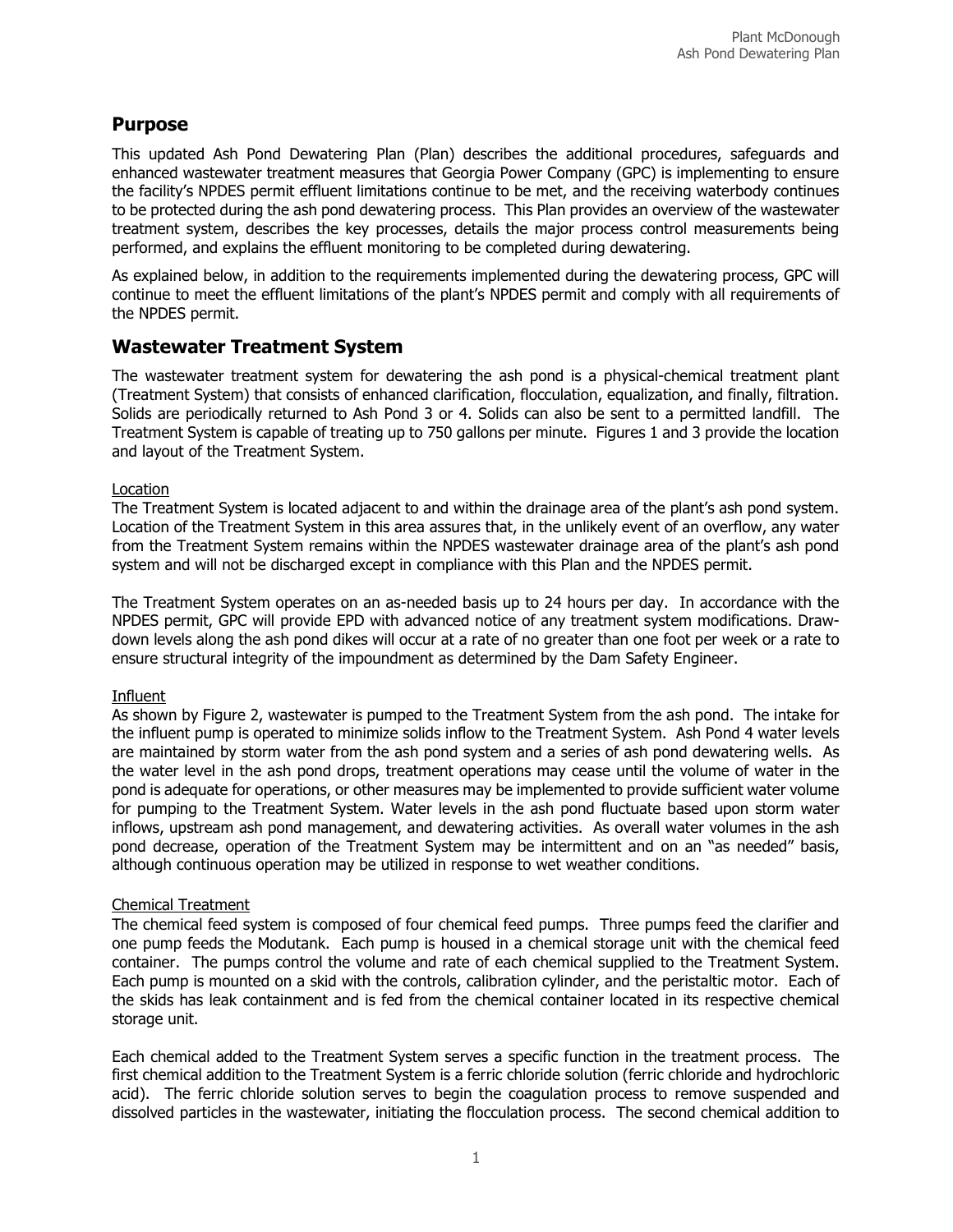the process is the magnesium hydroxide slurry (magnesium hydroxide and brucite). The magnesium hydroxide slurry's function is to adjust the pH, add alkalinity to the process water, and enhance flocculation and metal precipitation. In conjunction with the magnesium hydroxide slurry, a liquid polymer is added to the process. The function of the liquid polymer is to increase flocculation and add weight and size to the flocculent to increase settling. A sodium borohydride feed is also available to provide additional wastewater treatment in the Modutank.

#### Clarification

The clarifier is a Lamella Clarifier Model LGS 2500. The influent wastewater passes through the flow meter to the rapid mixing tank. The rapid mixing tank is a 500-gallon tank where the addition of the ferric chloride solution takes place. The estimated retention time in the rapid mix tank is 60 seconds, where the ferric chloride solution will begin to coagulate the smaller particles dissolved/suspended in the wastewater. From the rapid mix tank, the wastewater is gravity fed to the slow mix tank where the magnesium hydroxide slurry and the liquid polymer addition take place. The slow mix tank has an estimated retention time of approximately three (3) minutes, and is where flocculation will begin to take place. The slow mix tank gravity feeds into the clarifier. In the clarifier, the wastewater goes through a series of inclined plates to induce settling of the flocculants. The flocculants will settle to the bottom of the clarifier as sludge, while the wastewater will flow out of the clarifier by gravity to the Modutank.

#### Modutank

Once the wastewater has passed through the clarifier, it is gravity fed to the Modutank. The Modutank serves as a settling area to remove additional flocculent from the wastewater prior to going to the filtering system. The Modutank has a series of adjustable baffles and other flow disruption processes. The baffles allow further settling of the flocculent prior to entering the storage area of the Modutank. Passage from the baffled section of the Modutank to the storage area is controlled by the use of a weir. The weir is located after the second baffle and placed at the top of the partition between the baffled section and the storage area. The storage area serves as the contingent final stage of the settling process prior to transfer to the sand filtering system.

#### **Filtration**

The sand filtration system is composed of four vessels which contain gravel and a sand pack to remove solids in the wastewater to a size of approximately 25 microns. The filtration system is a loose media system and as such the size removal (i.e. 25 microns) by the media filter has to be an approximation. The filtration system has four separate housings for the gravel and sand packs. Each enclosure has access through 8-inch portholes for removal/replacement of the gravel and sand filter packs; removal/replacement is necessary if the pack/s lose effectiveness. The filtration system has a backwash system to allow for the removal of accumulated particulates. The frequency of the backwash operation is determined by differential pressure gauges located on the filtration system.

Following sand filtration, wastewater is then fed into the bag filtration system. The bag filtration system is composed of one vessel with sixteen 5-micron sock filters. The wastewater passes through the bag filter system as an additional particulate removal step prior to discharge. The bag filter system has pressure differential gauges that require monitoring to determine when a change of the sock filters is required. The pressure differential gauges are monitored frequently by on-site personnel to ensure change-out of the bag filter when needed. The bag filtration system is the final wastewater treatment process prior to the discharge.

## **Operation**

The operational oversight of the Treatment System is performed by a certified wastewater treatment plant operator in accordance with the certification requirements of the water and wastewater treatment plant operator's and lab analyst's rules.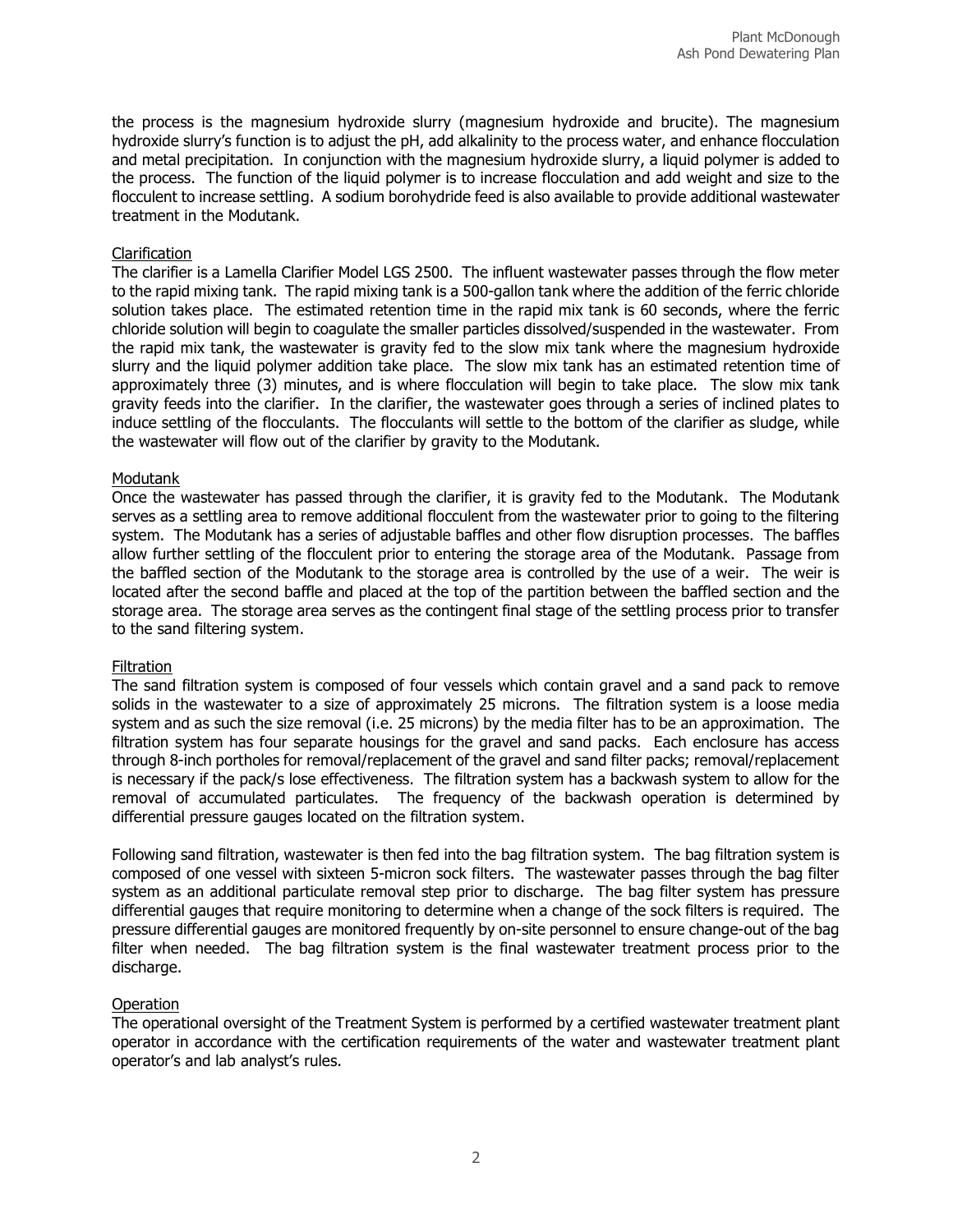# FIGURE 1

# Treatment System Layout

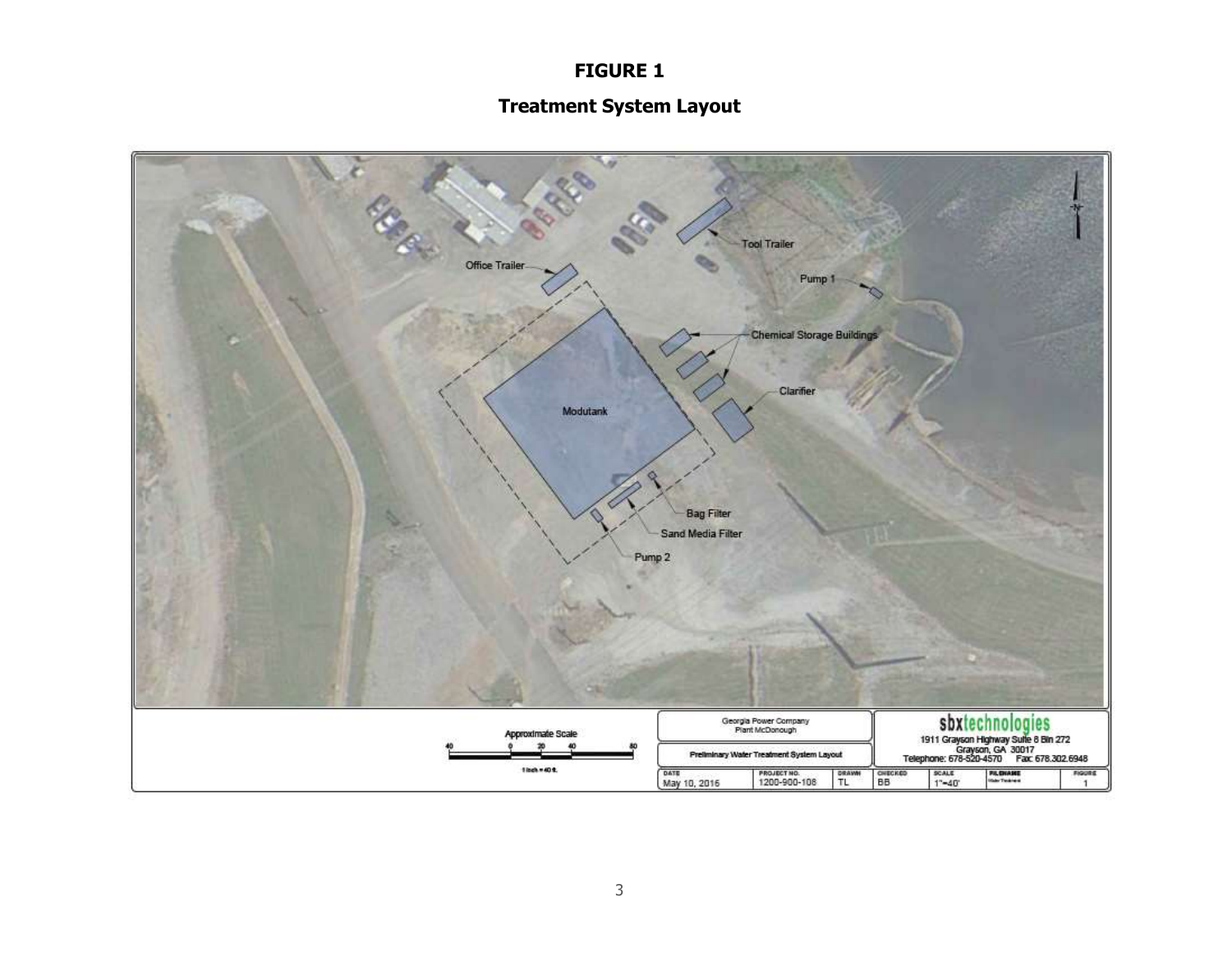## FIGURE 2

# Plant McDonough Treatment System Schematic

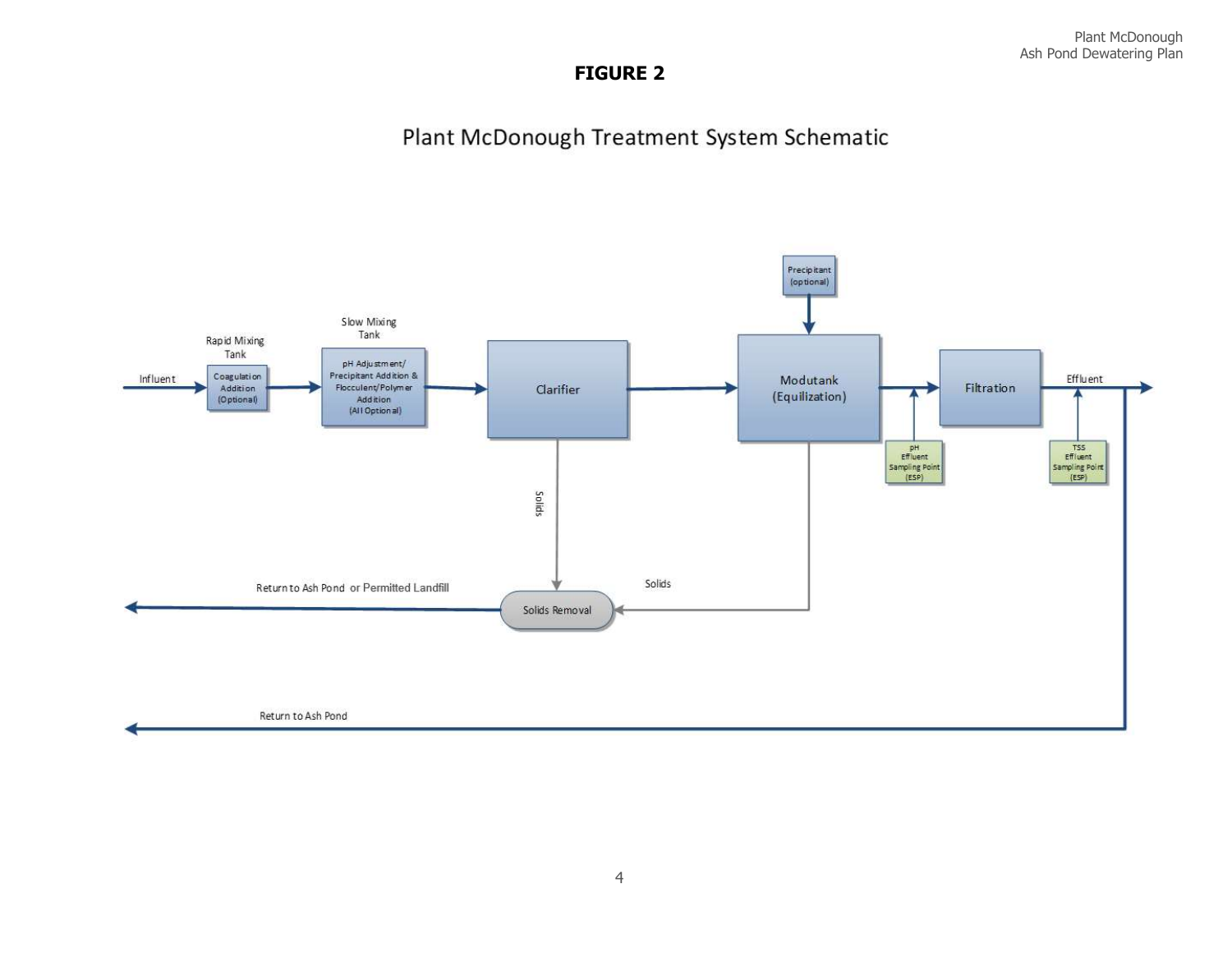## FIGURE 3

## Treatment System Location



All flows are maximum unless shown as average (AVG).

\*The current EPD-approved dewatering plan lists a maximum flow rate of 750 gpm from the treatment system. This flow rate could be increased up to 3,500 gpm in the future upon EPD's approval of an updated dewatering plan

\*\*Once a professional engineer has certified the closure construction certification report for AP 3 & 4 (indicating that Ash Pond Dewatering Discharges no longer exist) and EPD has approved the termination of the associated conditions listed in the ash pond dewatering plan, then 03G will no longer pass through the additional treatment system.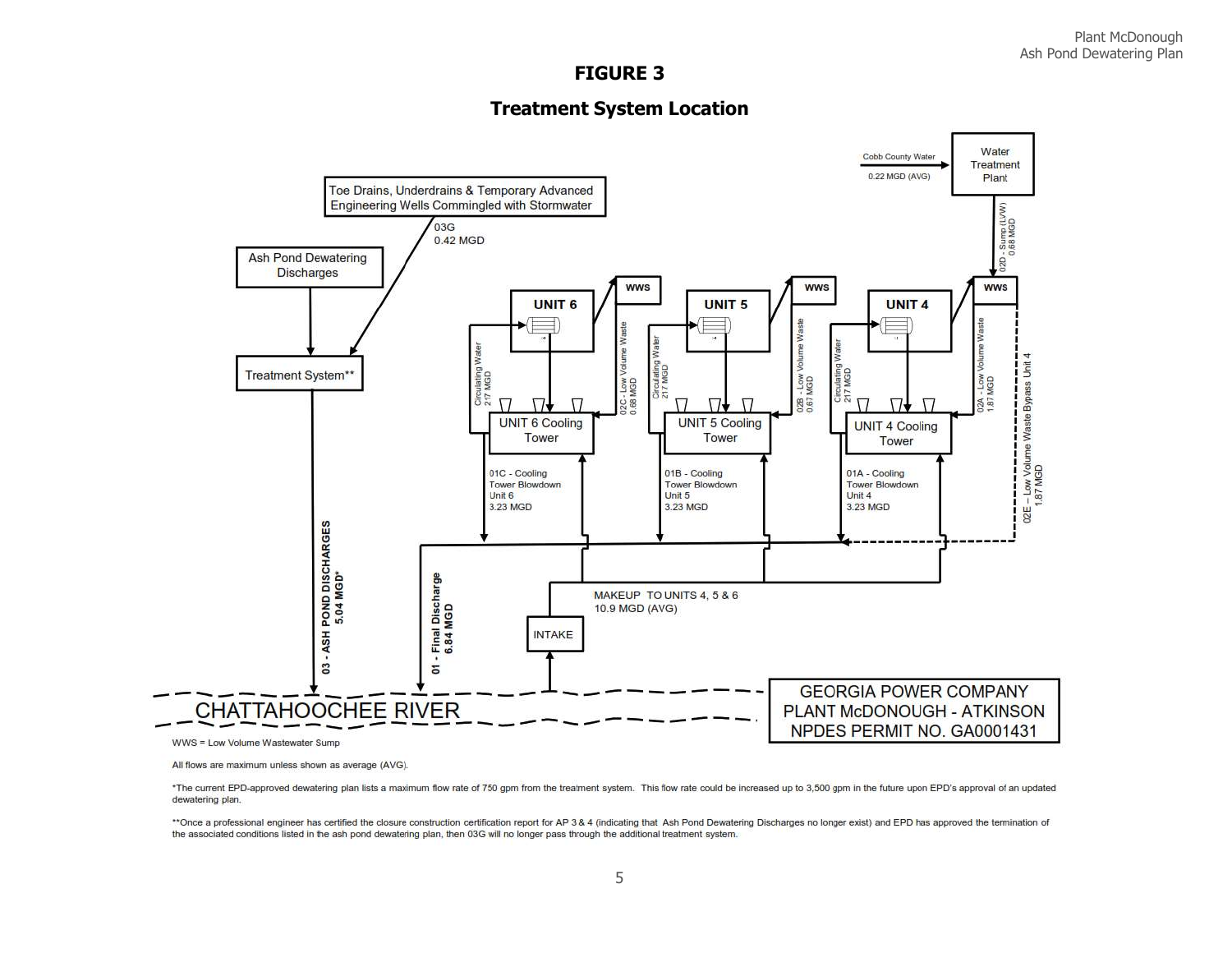## Process Control Monitoring

## Control System

The System has a master control panel (referred to as the Motor Control Unit) where the main electrical feed is supplied. From the Motor Control Unit, all processes have the ability to be isolated at each individual component. Alarms are placed on each of the pumps to alert on-site personnel of equipment failures so that shutdown procedures can be initiated and maintenance performed. Each alarm is routed to the Motor Control Unit and the office trailer.

Each of the monitoring devices' (flow meters, TSS meter, pH meter) output will be routed to the office trailer where a data logger is housed. Field sampling data is maintained in the office trailer in the daily log and in a spreadsheet. Field sampling parameters include pH, turbidity, and other site-specific parameters as needed. The field sampling parameters are used to determine the effective rates of chemical addition and treatment efficiency.

## Maintenance

Instrumentation for use on the site is maintained to ensure optimal performance and provide accurate results. Each piece of technical equipment is calibrated at the manufacturer's recommended intervals and more often if deemed necessary by on-site personnel. The instrumentation includes a turbidity meter, a pH meter, a TSS meter, flow meters, and the chemical feed pumps.

## Testing

Samples are collected from both the influent (ash pond) and the Effluent Sampling Points (ESPs) to guide system operation. The results will be used to verify that the Treatment System is performing optimally.

## Effluent Quality Standards (EQSs):

- pH: 6.4 to 8.6 operational limits
- Flow rate: <750 gpm
- Total Suspended Solids (TSS): <26 mg/L

## Turbidity Meter

The turbidity meter is a LaMotte 2020 (or equivalent) portable turbidity meter for use during the daily sampling to determine the clarity of the water. The turbidity meter comes with standard solutions that includes a 10 NTU and 0 NTU calibration vials. The meter is calibrated daily and checked prior to any sampling. The check includes the measuring of the 0 NTU calibration vial. Each sample is also analyzed with the manufacturer supplied blank sample for further measurement accuracy. This system is for information purposes only to determine optimal performance.

## pH Meters

Two (2) pH meters are used in the daily operations of the system. The first pH meter is a Hach portable/benchtop pH meter used for the daily sample collections during operation. The second pH meter is a pH probe supplied by Insite IG and is permanently installed in the Modutank effluent. The pH meters are for daily sampling to determine the initial pH of the water into the system and at the effluent from the Modutank for pH treatment requirements. The Modutank effluent pH meter is set to reject the effluent discharge and recycle water to the ash pond if the monitoring of the ESP indicates a pH outside of 6.4 to 8.6 standard units.

The pH meters utilize a three-point calibration of 4.00, 7.00, and 10.00 standard units. Prior to each sampling event, the pH meter is checked against each calibration solution. If the meter is outside  $+/-0.10$ pH units from the calibration solution, the meter will be recalibrated to ensure accurate measurements. The permanent pH meter installed in the Modutank for operational observations of the process and accuracy is checked by a grab sample collected from the effluent area of the Modutank when necessary. At a minimum, one sample is collected each day to check the calibration of the permanently installed meter. The grab sample is analyzed by the meter in the office trailer and if the measurements are outside of the accepted range (+/-0.10 units), the permanently installed meter is recalibrated. pH monitoring is for information purposes only to determine system performance and pH adjustment needs.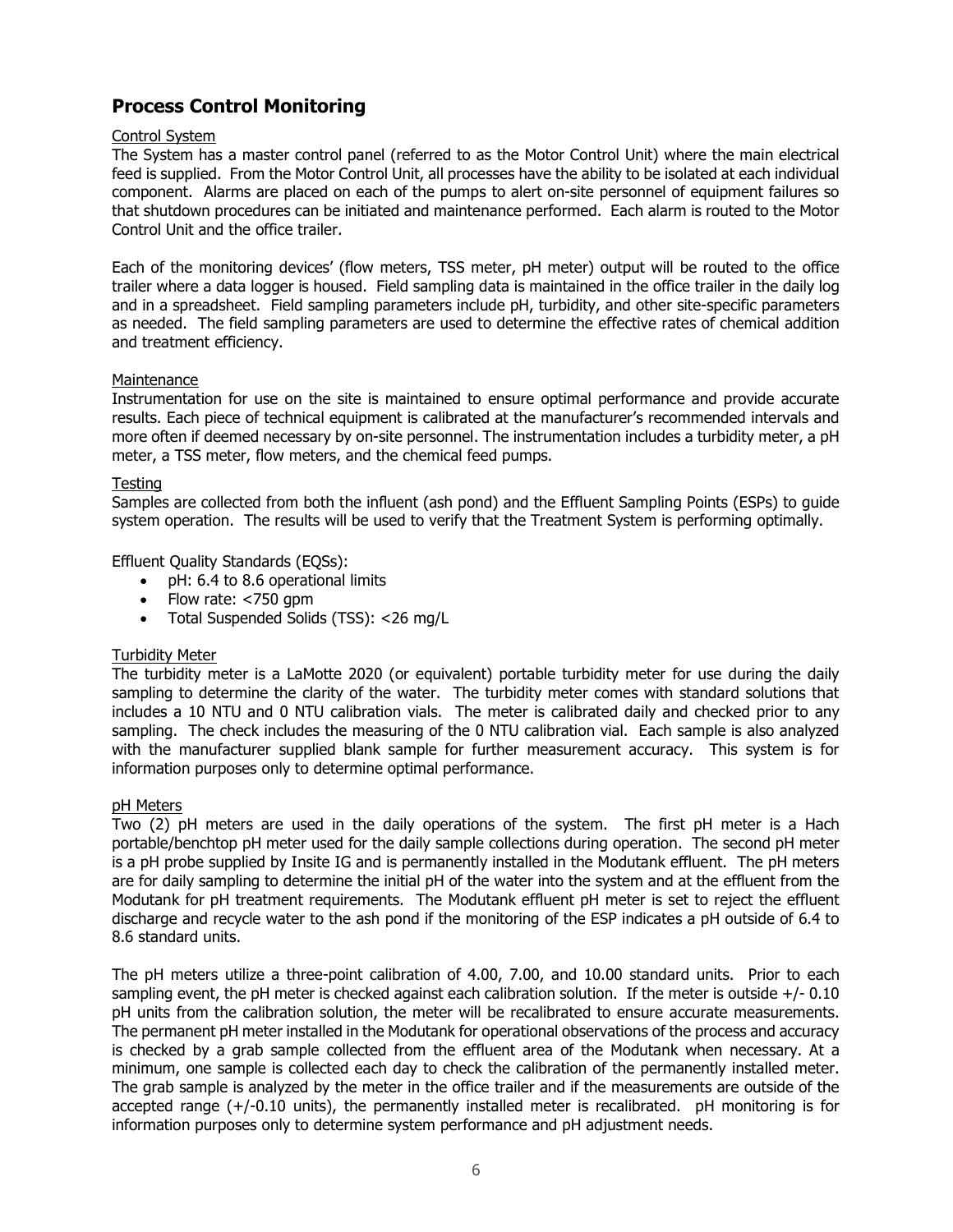## TSS Meter

An in-line TSS meter is utilized for effluent wastewater monitoring at the ESP prior to final discharge at the permit compliance monitoring location. The calibration of the meter is performed in accordance with manufacturer's recommendations. The TSS meter is set to reject the effluent discharge and recycle water to the ash pond if the monitoring of the effluent indicates a TSS concentration  $\geq 26$  mg/L.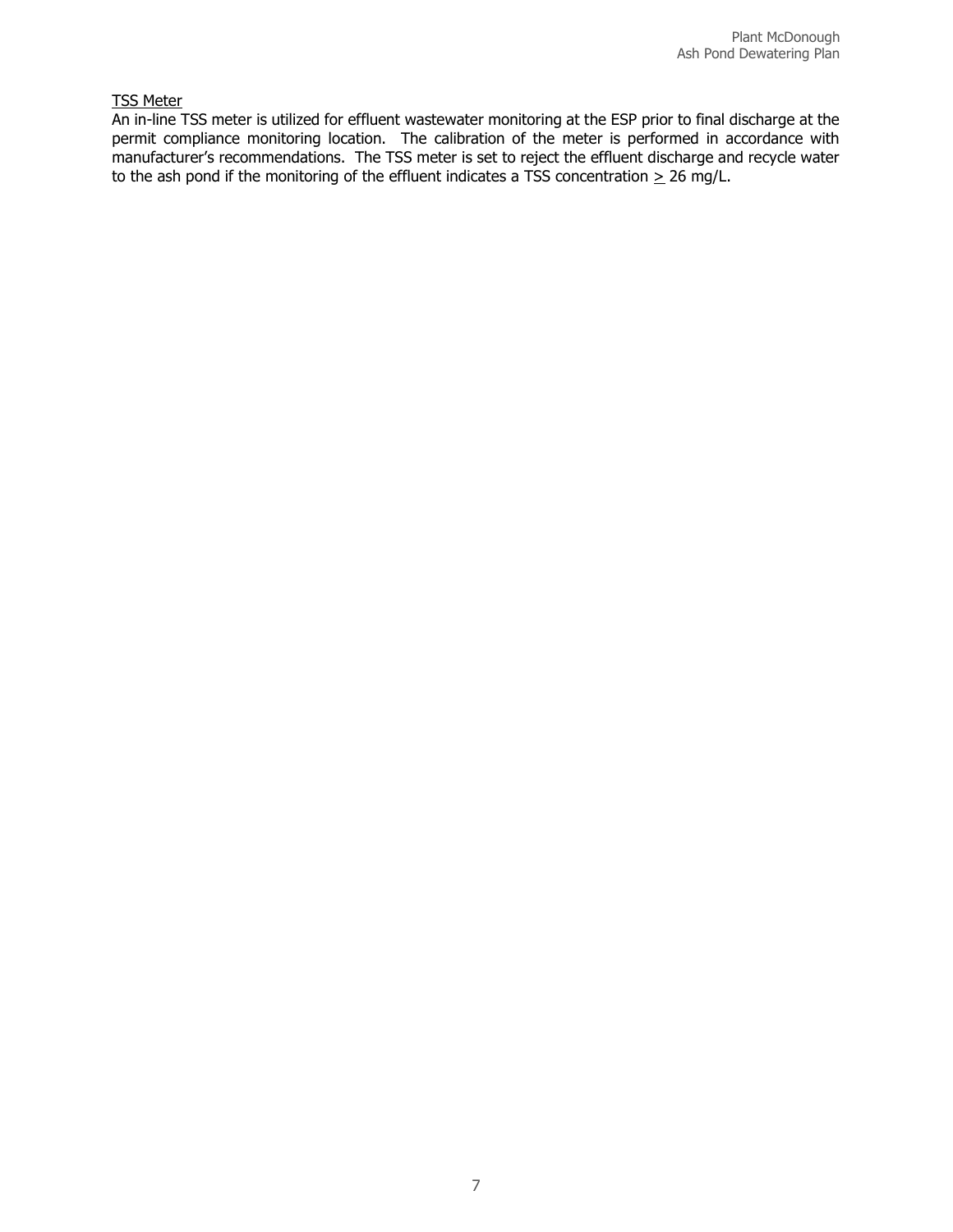# Monitoring and Reporting

## **Stream Monitoring**

| <b>Effluent</b><br><b>Characteristics</b><br>mg/L or (Units) | <b>Requirement</b> | <b>Measurement</b><br><b>Frequency</b> | <b>Sample Type</b> | <b>Sample Location</b> |
|--------------------------------------------------------------|--------------------|----------------------------------------|--------------------|------------------------|
| pH (s.u.)                                                    | Report             | 2/Month                                | Grab               | Upstream & Downstream* |
| <b>TSS</b>                                                   | Report             | 2/Month                                | Grab               | Upstream & Downstream* |
| Oil & Grease                                                 | Report             | 2/Month                                | Grab               | Upstream & Downstream* |
| Turbidity (NTU)                                              | Report             | 2/Month                                | Grab               | Upstream & Downstream* |
| <b>TDS</b>                                                   | Report             | 2/Month                                | Grab               | Upstream & Downstream* |
| BOD <sub>5-day</sub>                                         | Report             | 2/Month                                | Grab               | Upstream & Downstream* |
| Copper, total                                                | Report             | 2/Month                                | Grab               | Upstream & Downstream* |
| Selenium, total                                              | Report             | 2/Month                                | Grab               | Upstream & Downstream* |
| Arsenic, total                                               | Report             | 2/Month                                | Grab               | Upstream & Downstream* |
| Mercury, total                                               | Report             | 2/Month                                | Grab               | Upstream & Downstream* |
| Chromium, total                                              | Report             | 2/Month                                | Grab               | Upstream & Downstream* |
| Lead, total                                                  | Report             | 2/Month                                | Grab               | Upstream & Downstream* |
| Cadmium, total                                               | Report             | 2/Month                                | Grab               | Upstream & Downstream* |
| Zinc, total                                                  | Report             | 2/Month                                | Grab               | Upstream & Downstream* |
| Nickel, total                                                | Report             | 2/Month                                | Grab               | Upstream & Downstream* |
| Antimony, total                                              | Report             | 2/Month                                | Grab               | Upstream & Downstream* |
| Thallium, total                                              | Report             | 2/Month                                | Grab               | Upstream & Downstream* |
| Ammonia                                                      | Report             | 2/Month                                | Grab               | Upstream & Downstream* |
| <b>TKN</b>                                                   | Report             | 2/Month                                | Grab               | Upstream & Downstream* |
| Nitrate/Nitrite                                              | Report             | 2/Month                                | Grab               | Upstream & Downstream* |
| Organic Nitrogen                                             | Report             | 2/Month                                | Grab               | Upstream & Downstream* |
| Phosphorus                                                   | Report             | 2/Month                                | Grab               | Upstream & Downstream* |
| Ortho-phosphorus                                             | Report             | 2/Month                                | Grab               | Upstream & Downstream* |
| Hardness                                                     | Report             | 2/Month                                | Grab               | Upstream & Downstream* |

Sampling and monitoring to be performed using standard methods as provided for in 40 CFR Part 136, which will be sufficiently sensitive.

\* Instream sampling shall occur at approximately 500ft upstream and downstream of the final discharge (Outfall 003) to the Chattahoochee River.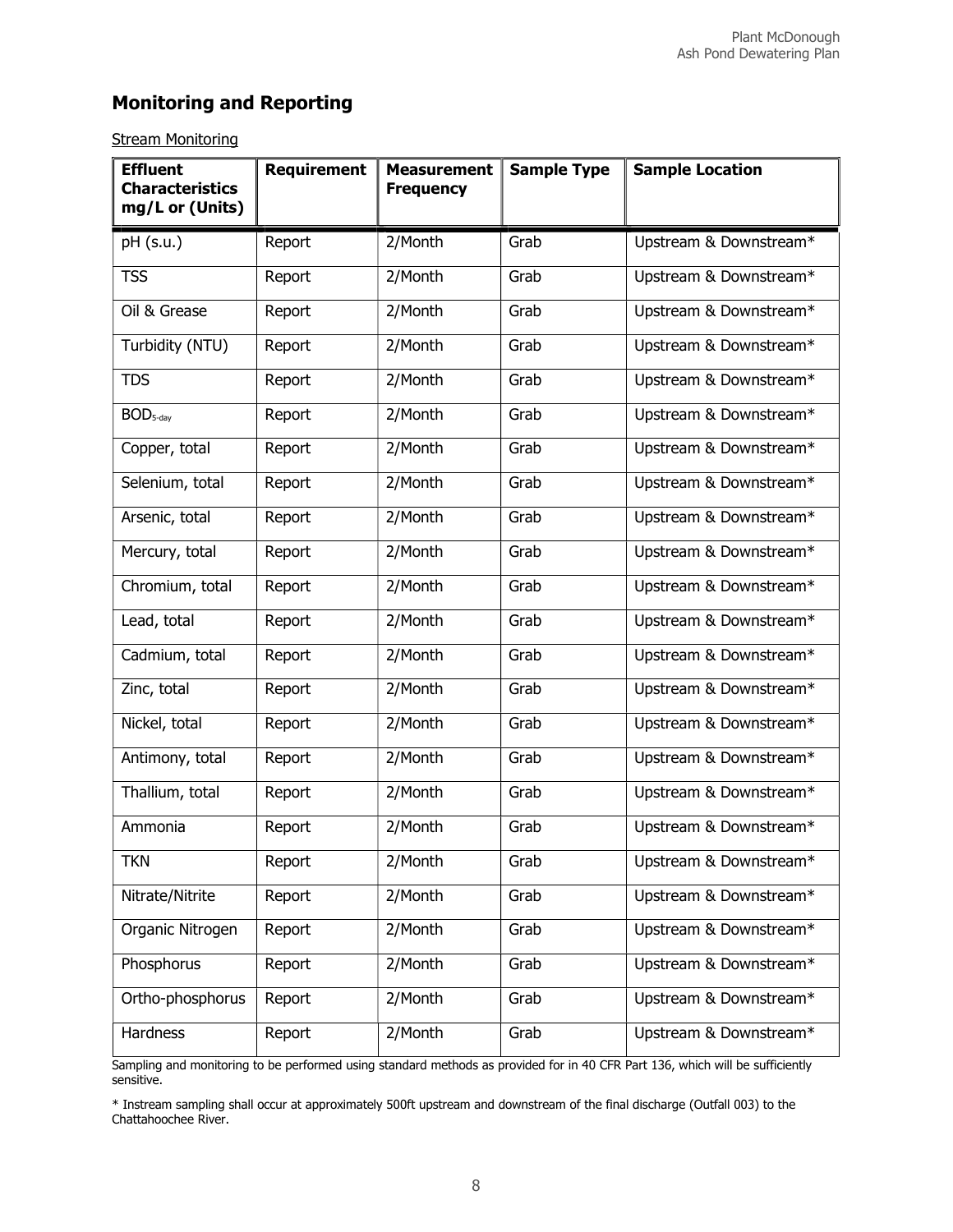## Effluent Monitoring

| <b>Effluent</b><br><b>Characteristics</b><br>mg/L or (Units) | <b>Monthly</b><br><b>Average</b> | <b>Daily</b><br><b>Maximum</b> | <b>Measure</b><br><b>Frequency</b> | <b>Sample Type</b> | <b>Sample</b><br><b>Location</b> |
|--------------------------------------------------------------|----------------------------------|--------------------------------|------------------------------------|--------------------|----------------------------------|
| Flow (MGD)                                                   | Report                           | Report                         | Daily                              | Continuous         | <b>Final Effluent</b>            |
| pH (s.u.)                                                    | Report                           | Report                         | Daily                              | Continuous         | <b>Final Effluent</b>            |
| <b>TSS</b>                                                   | Report                           | Report                         | Weekly                             | Grab               | <b>Final Effluent</b>            |
| Oil & Grease                                                 | Report                           | Report                         | Weekly                             | Grab               | <b>Final Effluent</b>            |
| Turbidity (NTU)                                              | Report                           | Report                         | Daily                              | Continuous         | <b>Final Effluent</b>            |
| <b>TDS</b>                                                   | Report                           | Report                         | Weekly                             | Grab               | <b>Final Effluent</b>            |
| BOD <sub>5-day</sub>                                         | Report                           | Report                         | Weekly                             | Grab               | Final Effluent                   |
| Copper, total                                                | Report                           | Report                         | Weekly                             | Grab               | Final Effluent                   |
| Selenium, total                                              | Report                           | Report                         | Weekly                             | Grab               | <b>Final Effluent</b>            |
| Arsenic, total                                               | Report                           | Report                         | Weekly                             | Grab               | <b>Final Effluent</b>            |
| Mercury, total                                               | Report                           | Report                         | Weekly                             | Grab               | Final Effluent                   |
| Chromium, total                                              | Report                           | Report                         | Weekly                             | Grab               | <b>Final Effluent</b>            |
| Lead, total                                                  | Report                           | Report                         | Weekly                             | Grab               | <b>Final Effluent</b>            |
| Cadmium, total                                               | Report                           | Report                         | Weekly                             | Grab               | Final Effluent                   |
| Zinc, total                                                  | Report                           | Report                         | Weekly                             | Grab               | <b>Final Effluent</b>            |
| Nickel, total                                                | Report                           | Report                         | Weekly                             | Grab               | Final Effluent                   |
| Antimony, total                                              | Report                           | Report                         | Weekly                             | Grab               | Final Effluent                   |
| Thallium, total                                              | Report                           | Report                         | Weekly                             | Grab               | Final Effluent                   |
| Ammonia                                                      | Report                           | Report                         | Weekly                             | Grab               | Final Effluent                   |
| <b>TKN</b>                                                   | Report                           | Report                         | Weekly                             | Grab               | Final Effluent                   |
| Nitrate/Nitrite                                              | Report                           | Report                         | Weekly                             | Grab               | Final Effluent                   |
| Organic Nitrogen                                             | Report                           | Report                         | Weekly                             | Grab               | Final Effluent                   |
| Phosphorus                                                   | Report                           | Report                         | Weekly                             | Grab               | Final Effluent                   |
| Ortho-phosphorus                                             | Report                           | Report                         | Weekly                             | Grab               | Final Effluent                   |
| Hardness                                                     | Report                           | Report                         | Weekly                             | Grab               | Final Effluent                   |

Sampling and monitoring to be performed using standard methods as provided for in 40 CFR Part 136, which will be sufficiently sensitive.